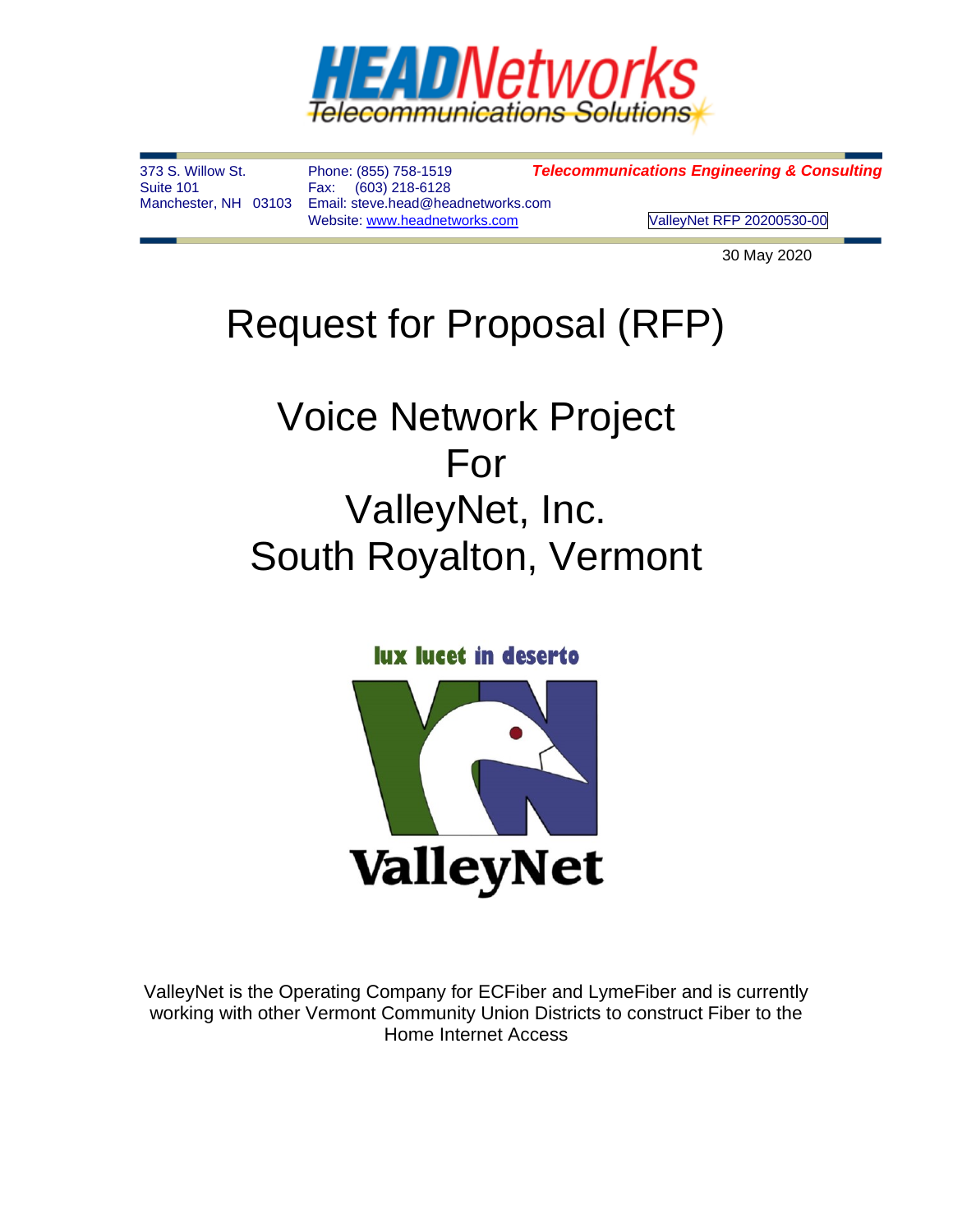

**Revisions**

20200530 – 00 - Original

#### **Background Information**

#### *1. ValleyNet*

ValleyNet, Inc. was founded in October 1994. The primary purpose of ValleyNet is to provide and facilitate community-based high-speed internet information resources for primarily the Upper Connecticut River Valley Region of New Hampshire and Vermont. ValleyNet is a community resource for local residents and a Vermont non-profit, tax exempt charitable organization.

As a Vermont non-profit, we provide valuable education, systems and information about the Upper Valley through several community activities and projects. ValleyNet is actively working on several projects to encourage and support the building and growth of ubiquitous broadband access to the community.

One of the projects is with East Central Vermont Communications District or ECFiber. ECFiber was initiated after meetings with the Vermont Council on Rural Development's Rural Broadband Project. ECFiber is a joint venture of currently 23 active Vermont Towns, building and operating a municipally-owned universal, open-access, fiber-optic telecommunications network. The project is a multi-phased project to build the fiber network to these towns.

With respect to ECFiber, Phase 1 and 2 are in progress and have almost 4500 current Fiber-to-the-Home (FTTH) customers distributed across 500 square miles on the ECFiber system. ValleyNet is currently utilizing a wholesale provider of telephone service and is looking to review their options for a wholesale provider,or 'Cloud' or physical switch providers, for our residential customers, business customers, or both. There are approximately 2500 Voice ports in-service using a SIP Wholesale Provider. The growth plan for the end of 2020 is at least an additional 1,000 voice subscribers and then as we complete our build out to all 23 towns within the next 2 years, we expect to have approximately 8000 subscribers and approximately 5000 phone customers. ECFiber is also in the process of adding member towns which will likely increase this growth plan. Approximately 90% of the subscribers are residential with 10% businesses.

In 2019, ValleyNet began work with LymeFiber, in Lyme, NH to construct a similar system. That construction is expected to proceed in 2020 and add approximately 400 new customers at that time.

| <b>Phone Customers</b> | Total | Residential | <b>Business</b> | Lyme Res. |
|------------------------|-------|-------------|-----------------|-----------|
| Current                | 2500  | 2250        | 250             |           |
| EOY 2020               | 3900  | 3150        | 350             | 400       |
| FOY 2022               | 5500  | 4500        | 500             | 500       |

Vermont has embraced the FTTH concept for providing internet service, and so ValleyNet is working this year with several newly formed Communication Union Districts (CUDs) in which municipalities work together to fund these projects through state loan funds and ultimately revenue bonds.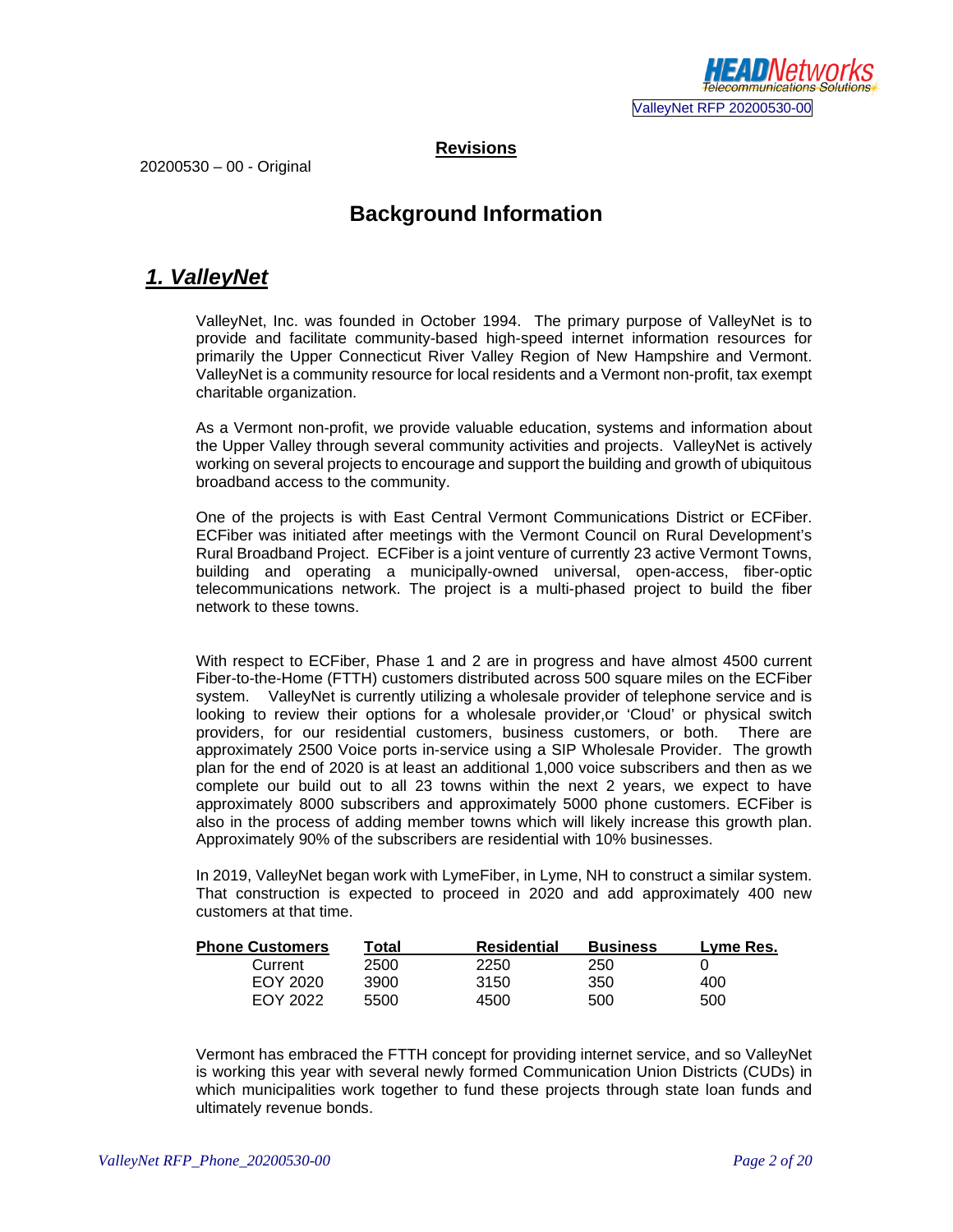

ValleyNet is looking for a reliable and responsive telephone network provider that can work with us to provide managed telephone services to our ECFiber, LymeFiber and other clients as we grow.

#### *2. Proposal Requirements*

- 1. Responders must provide a detailed price proposal in one of three parts, based on the company's expertise and range of services:
	- **1. Residential Only Response,**
	- **2. Business Only Response, or**
	- **3. Residential and Business Combined Response**
- 2. The following configuration options meet the requirements of ValleyNet's phased fiber deployment plans (The "Work"). The switching system will be expected to meet these requirements plus be easily expanded in the future to ensure that the system will not have to be replaced or significantly altered as new customers are added. New customers, features and capabilities should be accommodated without requiring a major upgrade.

The majority of subscribers on the system will be residential with approximately 10% that will be business related.

- 3. Pricing should include all costs associated with the following:
	- a. Per line base charge
	- b. Porting Charges
	- c. Special feature charges
	- d. Database adds, moves, changes, and removals
	- e. E-911 Database and Usage
	- f. Billing CDR's
	- g. Long Distance Rates, InterLATA, IntraLATA, and International
	- h. Data Network Links and Bandwidth
	- i. Monthly Minimums
	- j. Training
	- k. Documentation
	- l. Technical Support
		- i. Routine Business Hours
		- ii. After Hours
		- iii. Emergency (Outage)
	- m. Professional Services
	- n. Cutover
- 4. If there is a change in provider as a result of this RFP, the current project will need to perform a cutover from the current wholesale carrier to the new wholesale provider, cloud provider or managed system. Please describe and include the necessary engineering, professional services, hardware and software to seamlessly migrate the customer and trunks over to the new system with a minimal downtime. Please explain the length of time Customers would be expected to be without service during such a cutover.
- 5. The proposed switching system will interface with the switch via IP interface such as SIP, MGCP, and/or H.248. The current deployment of access equipment is combination of Calix and Zhone GPON with Optical Network Terminals (ONT) at the subscriber end. There will also be Over The Top (OTT) interfaces to SIP Phones or Terminal Adapters. There may also be interfaces to SIP to TDM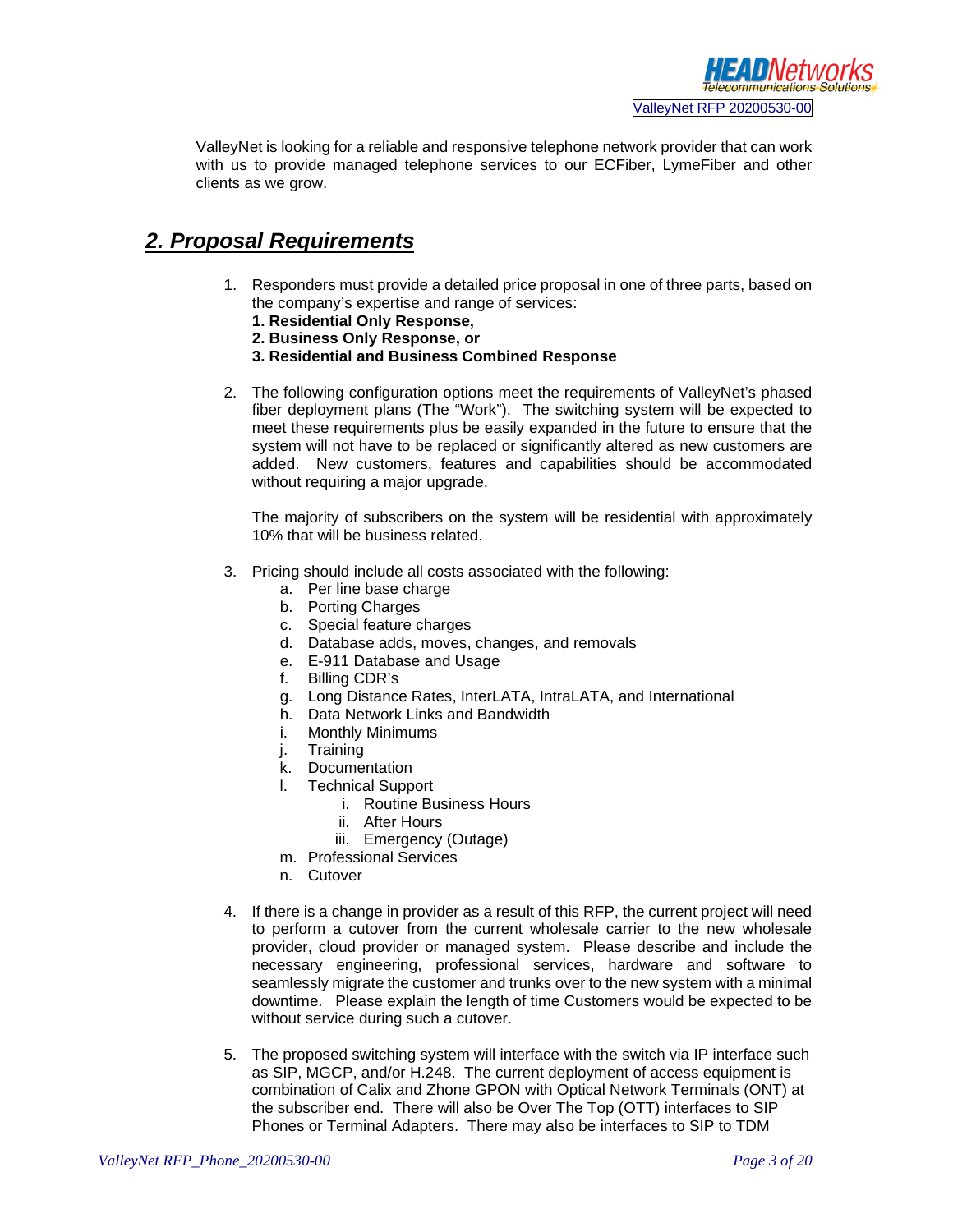converters to accommodate other Analog trunking or line interfaces. Although ValleyNet is transitioning to Calix, the successful Contractor must ensure compatibility with both of these systems. Please identify interoperability with ONT's, SIP phones, and terminal adaptors. PBX's, and SIP-TDM converters.

- 6. The plan for the subscriber feature set is to provide all available features to the subscriber as part of their 'unlimited' plan. The system should have unified communications platform that is accessible to the customer via a web interface or application with notifications via an e-Mail and/or SMS message. The switch should have a conferencing solution to support small businesses. The switching system should have a find-me/follow-me method which will call another telephone, a Cellphone, in sequence or at the same time with rules dependent on day of week, time of day, holidays, or special times.
- 7. Please identify any mobility applications that are available for Apple MAC, iPhone, PC, Android, and etc.
- 8. For the Business Response, provide details of features and capabilities to support a Hosted PBX platform and direct 3<sup>rd</sup> party PBX's such as Mitel, Cisco, Avaya, and etc. The majority of subscribers on the system will be residential with 10% that will be business related. There will be Small Office Home Office (SOHO) or very small business subscribers with 1 to 2 lines, small businesses that have between 2 to 20 lines, medium businesses that have between 21 and 100 lines, and a few, large businesses that have greater than 101 lines. Please identify interoperability with SIP business phones, PBX's and SIP-TDM converters.
- 9. Provide details of necessary equipment to allow VoIP OTT Roaming such as firewalls or session border controllers. Identify the necessary IP network interfaces and equipment necessary to interconnect with access equipment, internal LAN, VLAN, and WAN requirements. Identify the protocols that will be transported between equipment components.
- 10. Provide details of system alarming, notifications and log capture and any external equipment required to interface, data storage, and report.
- 11. Provide details of the client interface to support a Windows, Solaris, or Linux environment for maintenance and support.
- 12. Provide details of troubleshooting tools such as live and historical call tracing and monitoring.
- 13. For Training, provide the available classes, location, costs, quantity of seats that are included and any additional future seats above the basic training to bring the technicians up to speed on the database/translations, maintenance and operation of the new system once it is operational and in-service.
- 14. Identify the different warranty and technical support packages as either included or optional. Also provide the annual charges for continuing after the initial warranty expires, and the prices for the standard and emergency technical support and warranty or out of warranty repair and return services.
- 15. Please provide a list of at least 3 references which may include municipalities in the United States that are offering FTTP voice services.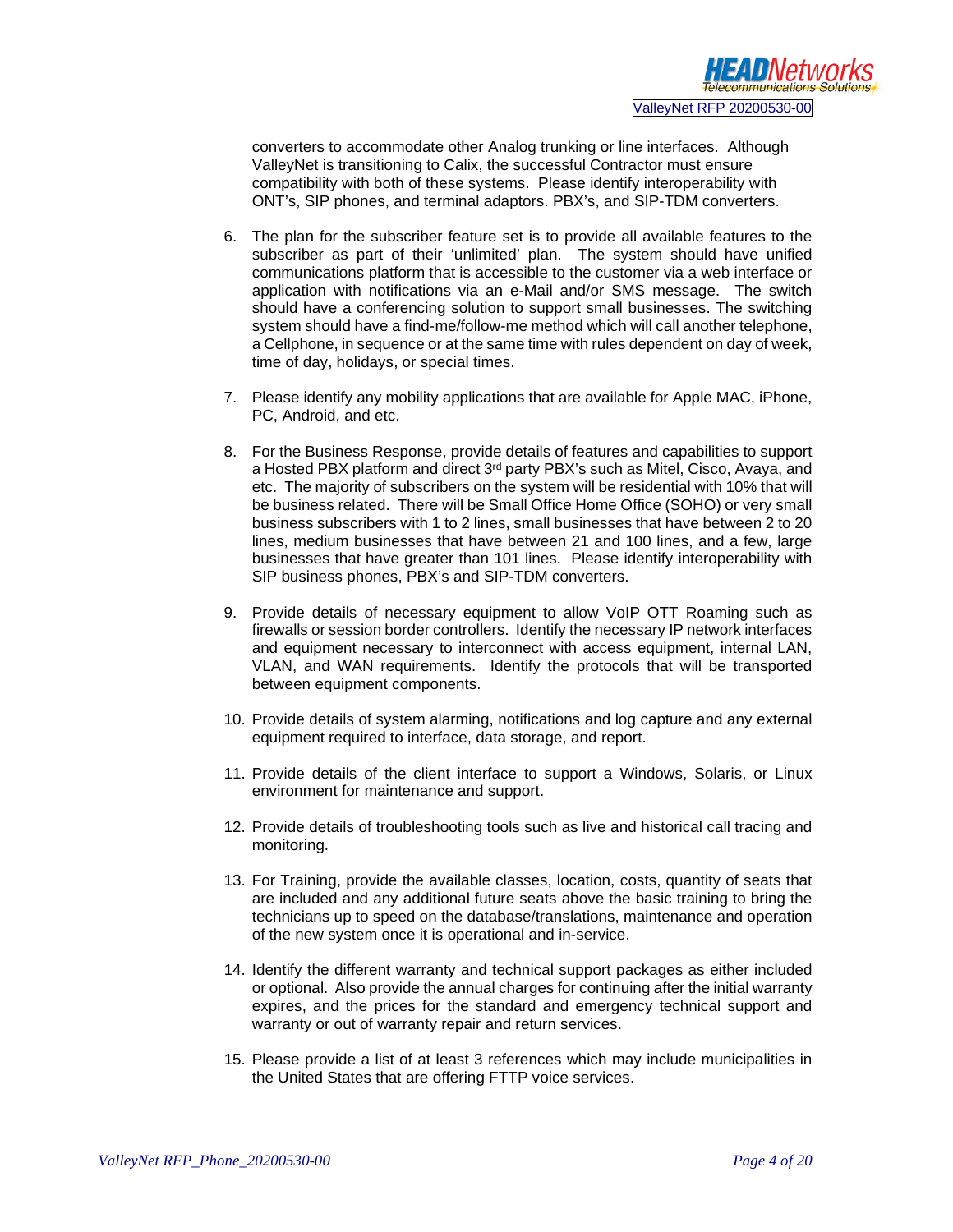#### *3. System Details - Residential*

The proposal should be detailed to support the following:

#### **1. System Requirements – Residential**

Provide a system that adds additional voice lines to grow from 2,500 lines to upwards of 25,000 at the planned capacity. The system should incorporate additional features that allow subscribers to utilize their mobile devices as an extension of their dedicated line. The system should grow with only the addition of hardware and software in the existing chassis.

#### **a. Calling Features:**

- 1) Voicemail (one line per inbox, multiple lines per inbox, or multiple inboxes per line)
- 2) Voicemail access with \*99 and \*97 (optional)
- 3) Voicemail PIN customer changeable
- 4) Voicemail-to-email notification with .wav file attachment
- 5) Ability to upload .wav and/or .mp3 files to use as voicemail greeting
- 6) Ability to record voicemail greeting through customer portal
- 7) Reminder notification calls
- 8) Robocall blocking (global blacklist; ability to turn off per-subscriber; Shaken-Stir)
- 9) Anonymous Call Rejection
- 10) Telemarketer screening
- 11) Selective Call Rejection (call blocking with unlimited entries)
- 12) Line blocking deactivation (\*82)
- 13) Call forwarding (immediate, busy, no answer, not registered, Remote Call Forward)
- 14) SimRing / Find-Me-Follow-Me
- 15) Speed Dial Short and Long
- 16) Caller ID with Number and Name
- 17) Three Way Calling
- 18) Conferencing
- 19) Call Waiting with Caller ID
- 20) Calling Number Delivery Blocking (\*67)
- 21) Automatic Recall (\*69)
- 22) Customer initiated call trace
- 23) Do Not Disturb
- 24) Standardized 'Star' (\*) codes Per NANPA
- 25) Account Codes for specialized calling (International, Long Distance, Local)
- 26) Teen Lines
- 27) Revertive Ring (Barn Phone)

#### *4. System Details - Business*

#### **1. System Requirements – Business**

Provide a system that adds additional voice lines to grow from 250 lines to upwards of 2,500 at the planned capacity. The system should incorporate additional features that allow subscribers to utilize their mobile devices as an extension of their dedicated line. The system should grow with only the addition of hardware and software in the existing chassis.

#### **a. PBX Features:**

- 1) Hosted PBX for Private Data Network and Over The Top (OTT)
- 2) Extension Dialing across Local Calling Areas and Multi-LATA such as Real Estate and banking offices
- 3) Hunt Groups with round robin, least idle first, with voice mail forwarding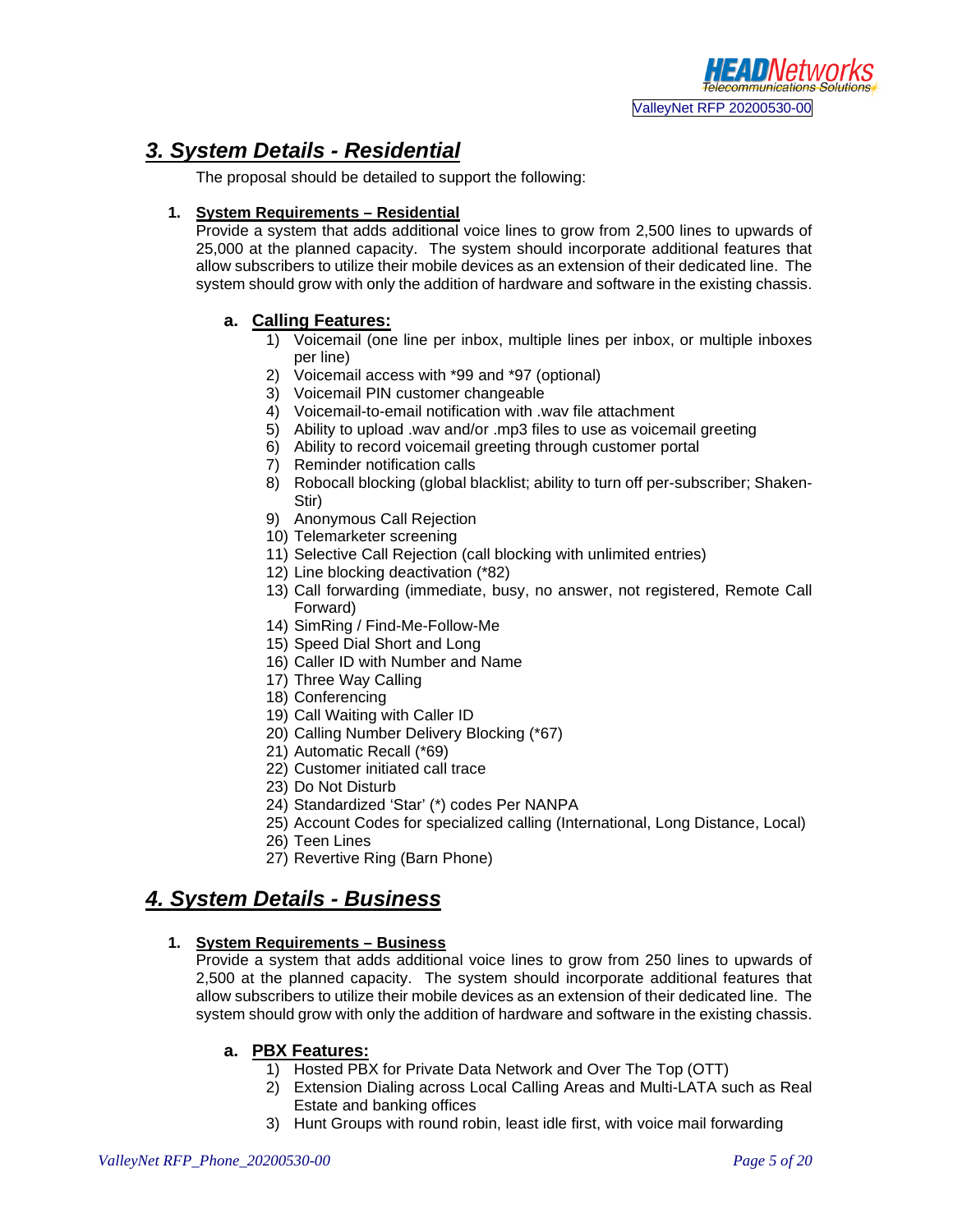

- 4) Ring Groups
- 5) Multiple appearance directory number
- 6) Call Pickup Groups
- 7) Call Park
- 8) Call Forwarding
- 9) Call Hold
- 10) Music on Hold (Customizable per business group)
- 11) Hot and Warm line
- 12) Intercom and Paging
- 13) Voice Mail
	- a. Visual, eMail and/or SMS Notifications
	- b. WAV file recording
	- c. Optional greeting and message length
- 14) Auto Attendant (Time of Day/Holiday Call Trees)
- 15) ACD Capability
- 16) Business Group Supervisor access for Moves, Adds, Changes,
- 17) Customer Web Portal for feature changes, call lists, contacts, Voice Mail retrieval
- 18) Record, Upload and Change Greeting(s)

#### **b. Call Delivery:**

- 1) SIP Required
- 2) MGCP and/or H.248 Optional
- 3) In-Band and out-of-band DTMF (RFC-2833/4733) (Alarm Systems, Auto Attendants, Voice Mail, banking & etc)
- 4) Codecs G.711, G.722, G.729
- 5) FAX T.38 with G.711 Fallback

#### *5. System Details – Network Requirements (for 3 and/or 4 above)*

**1.** Provide detailed description with diagrams of the network interconnections, interfaces, administrative and interoperability required along with expected hardware and software to interface to the proposed system.

#### **a. Network:**

- 1) Dedicated, Private Data Links with OTT Failover to Switching System
- 2) Geo-Redundancy of Switching System
- 3) E-911 PSAP Interface via SIP or SS7
- 4) Private IP assignment for SIP Lines and PBX Trunks (NAT)
- 5) IPv4 with IPv6 future option for SIP Lines
- 6) SHAKEN/STIR capable
- 7) Emergency Stand-Alone for intra-network local calling
- 8) International Call delivery to all destinations with customer selective blocking
- 9) SIP Trunks for intermachine trunking, PBX's, Carriers
- 10) Interconnection with LEC Tandem, Local Switches, and PRI to PBX's where required
- 11) NoMoRobo capable/compatibility

#### **b. Porting:**

- 1) Number assignment by ValleyNet
- 2) Flexible Port Triggering Manual or Automatic
- 3) Ports from LEC within 5 Business Days
- 4) No maximum limits for residential lines per customer

#### **c. Administrative:**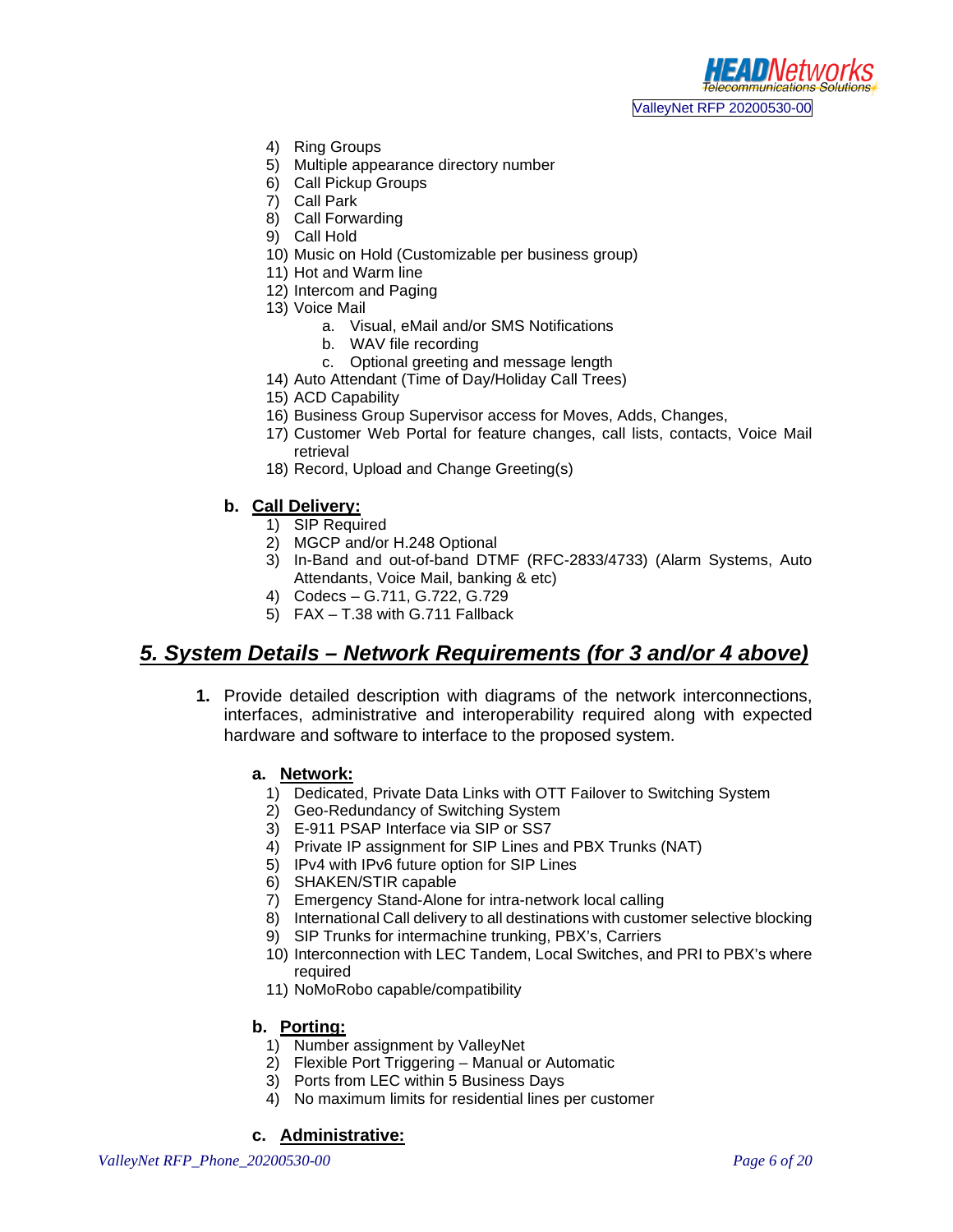

- 1) E-911 Database Updates
- 2) System Alarm and Log Monitoring (Critical, Major, Minor, Information)
- 3) Line Status monitoring (Registration, on-hook, in-call, error)
- 4) Trouble Ticketing System with searchable history
- 5) Live and Historical SIP Call flow monitoring tool
- 6) Monitor System/Call Error Logs for Troubleshooting
- 7) CALEA Interface
- 8) Customer Initiated Call Trace (Alarm/Log Notification)
- 9) Route adjustment to different carriers for higher quality or least cost routing
- 10) Special Call Routing such as special short codes or re-routing
- 11) Translations and subscriber data export for Billing Reconciliation (Customer Name, DN's, DID's, Features, and etc.)
- 12) CDR's for Billing and troubleshooting. Transfer to external server via Push and/or Pull FTP
- 13) Traffic Statistics for Lines and Trunks (Live and Historical Day, Month, Year)
- 14) API's to integrate with Billing and Customer Databases to support one touch provisioning
- 15) 7x24x365 Technical Support and Escalation
- 16) Training for provisioning and troubleshooting
- 17) Marketing Support
- 18) Branding of customer facing portal or application
- 19) Managed Software Upgrades and Patching
- 20) An Automatic Programming Interface (API) is strongly preferred, but not required.
- **d. Compatibility:**
- 1) CALIX ONT's (844G, 700 Series, 803 Gigapoint, Gigaspires)
- 2) DASAN/Zhone ONT's (24xx, 24xxA, 24xxA1, 42xx Series)
- 3) SIP Phones:
	- a. Polycom IP and Soundpoint phones
	- b. YeaLink SIP Phones and ATA's
	- c. Grandstream SIP Phones and ATA's
	- d. Cisco SPA ATA's
- 4) Alarm and Paging systems
- 5) Avaya, Mitel, Cisco, Samsung, Panasonic IP-PBX's
- 6) Provisioning Server for HPBX IP Phones

#### *6. Project Proposed Timeline*

The timeline for this project is planned as follows: **RFP Release – May 30 2020 Intent to Bid Response Due – 8 June 2020 RFP Questions Due – 8 June 2020 (via e-Mail) RFP Response due (delivered)– Friday 26 June 2020 – 4:00pm EST** Responses must be delivered with 2 hardcopies of the Proposal, and an electronic version in MS Office or PDF Format on a flash drive.) **ValleyNet Board Approval – 11 July 2020 Project Award – 12 July 2020 Contract Signing – 18- July 2020 Implementation & Cutover Planning – 30 July 2020 Installation – 6 August 2020 In-Service – 20 August 2020**

\*\*\* Dates are subject to change.

Please send your questions via e-Mail to the following: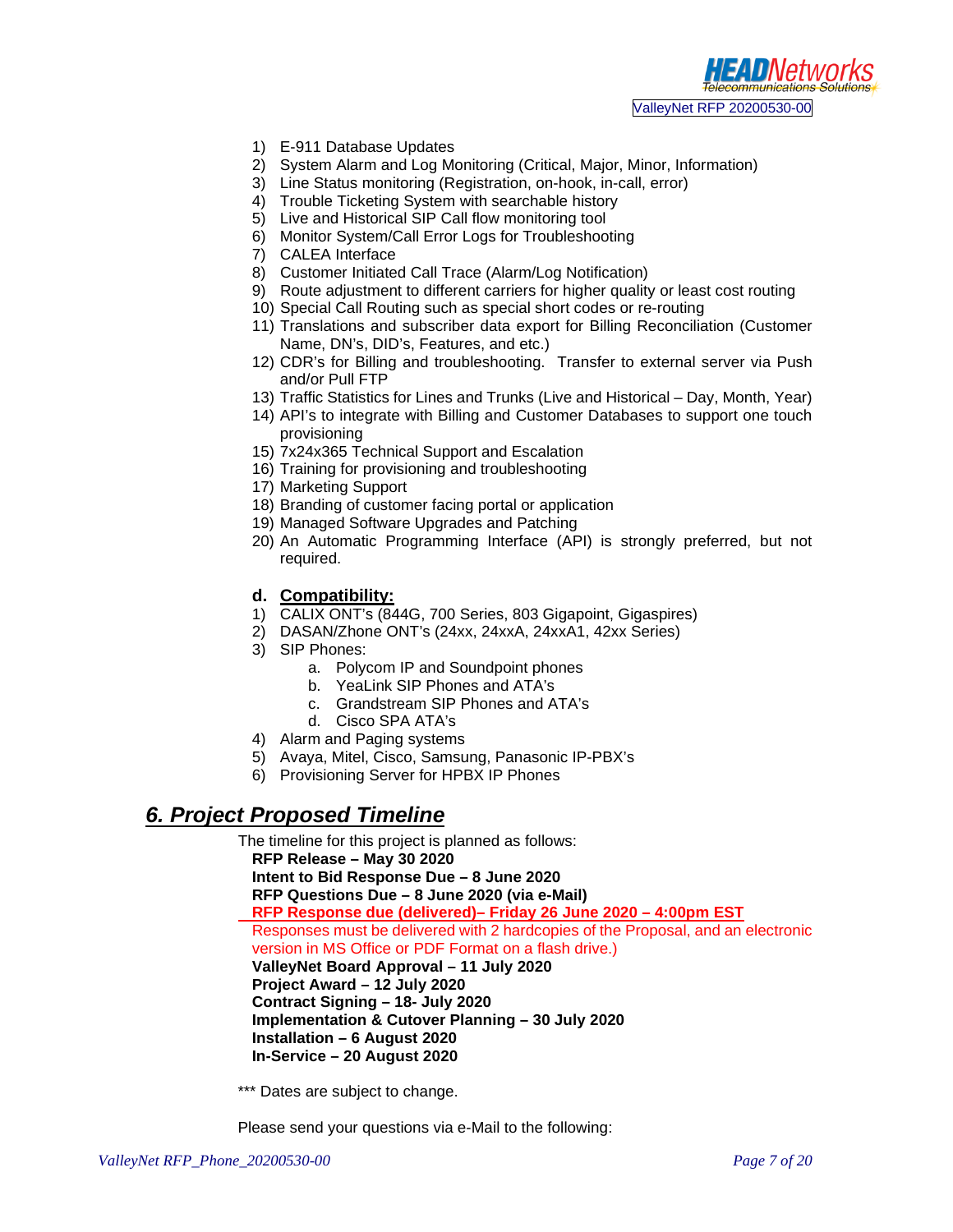

If by e-Mail or Electronic:

To: [Steve.head@headnetworks.com](mailto:Steve.head@headnetworks.com) Cc: chris.recchia@valley.net

Questions should be in writing and will be anonymized, and posted with answers on the ValleyNet web site by June 10, 2020.

Final Proposals should be titled "**ValleyNet Telephone Network RFP Response**" and mailed or delivered to:

**Steve Head c/o Chris Recchia ValleyNet, Inc. 415 Waterman Road South Royalton, VT 05068**

We look forward to your responses and if there are any questions about the RFP please submit in writing via e-Mail..

**Steve Head** 

ClifeFlutin

Steve Head Christopher Recchia Solutions Architect Managing Director<br> **HEADNetworks LLC** Managing Director<br>
ValleyNet, Inc. *HEADNetworks LLC* (603) 626-9848 e-Mail: <u>[steve.head@headnetworks.com](mailto:steve.head@headnetworks.com) chris.recchia@valley.net</u><br>web: www.headnetworks.com www.valley.net web: [www.headnetworks.com](http://www.headnetworks.com/)

(802) 763-2262<br>chris.recchia@valley.net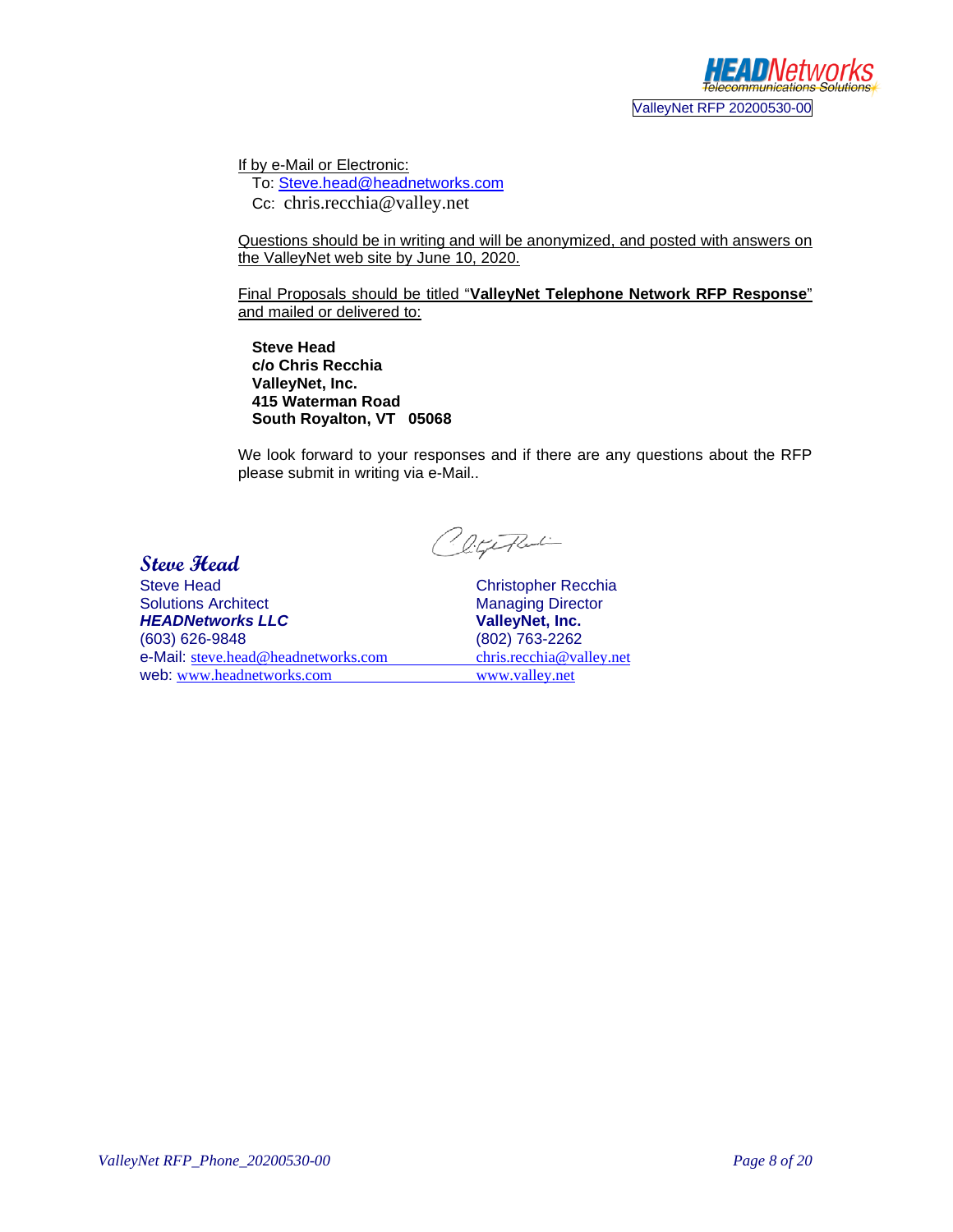

# **1 INSTRUCTIONS TO RESPONDERS**

#### *1.1 Responses*

ValleyNet, Inc. is hereinafter also referred to as the Customer; Responder is hereinafter also referred to as the Successful Responder/Contractor/Vendor;

Customer may reject any Response not prepared and submitted in accordance with the provisions herein and hereby reserves the right to waive any variations in, or to reject any or all Responses, to award some or all of the Work to one or more Responders, or to negotiate with any Responders, as Customer in its sole judgment deems to be in its best interests.

The customer has retained the consulting firm, *HEADNetworks LLC* to assist with this procurement. *All contact should be directly with Steve Head, Solutions Architect of HEADNetworks LLC*. He can be reached via phone at +1-603-626-9848 or email at [steve.head@headnetworks.com.](mailto:steve.head@headnetworks.com) Written communications is the recommended method of contact.

#### *1.2 Instruction for Responding to this RFP*

Responses shall be prepared according to the instructions herein, the signatures of all persons shall be in longhand. All Responses are to be signed by a person authorized to offer this Response.

The proposed price must provide for a Telecommunications System, or individual sub-systems, completely installed and working on a turnkey basis and providing the features requested and including all engineering, installation, training and project management costs.

# *1.3 Response Package Contents*

Each Response shall include the following items:

Responders shall restate each RFP item in sequence and, if the Responder takes no exception to the section, enter "Read and Agreed". If the Responder takes an Exception to an item, enter "Exception". A thorough explanation of all exceptions must be provided immediately below the referenced section.

Proposed contract(s) for operation that the Responder wishes to use, incorporating by reference the terms of this RFP and which satisfies the requirements specified in Section 1.10 below.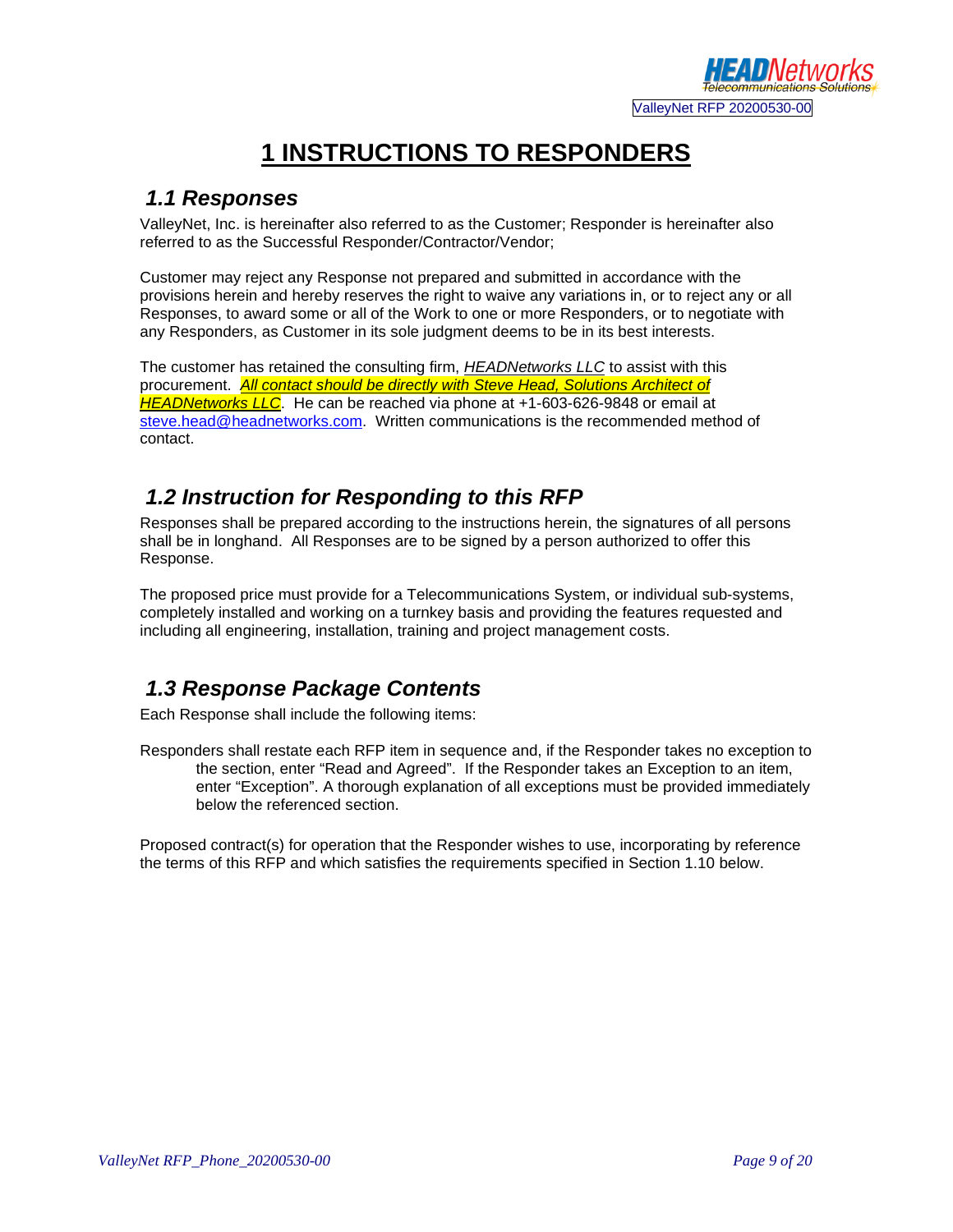

#### *1.4 Preparation and Submittal of Responses*

All proposals must be submitted with an electronic copy plus the original and two (2) copies sent and/or delivered so that the complete proposal package and copies are received on or before the *RFP Response Due Date as outlined in the proposal timeline* to:

> If by Mail or Courier: **Steve Head c/o Chris Recchia ValleyNet, Inc. 415 Waterman Road South Royalton, VT 05068**

Electronic Copies: To: [Steve.head@headnetworks.com](mailto:Steve.head@headnetworks.com) Cc: chris.recchia@valley.net

The proposals shall remain in force for a period of not less than ninety (90) days from the Response due date unless such period be extended, in writing, by both parties.

#### *1.5 Questions*

All questions must be submitted no later than *as outlined in the proposal timeline* in writing only to Steve Head at [steve.head@headnetworks.com](mailto:steve.head@headnetworks.com) with a copy to [chris.recchia@valley.net](mailto:chris.recchia@valley.net). All changes (addenda) will be issued in writing and distributed to the vendors listed on file as having received the RFP.

#### *1.6 Response Deadline*

Responses received later than the Response due date and time may not be considered.

# *1.7 Proposal Costs*

All costs of preparing the proposal are to be borne by the respondent and may not be included in the proposal price.

# *1.8 Timing of Award*

The award of contract will be made as soon after the opening of the Responses as practical. Presentations by some Responders and site visits to working installations are likely to be a part of the decision process.

# *1.9 Method of Award*

ValleyNet will evaluate the information provided and rate each proposal. ValleyNet will be given the full responsibility for administering the selection process including any necessary negotiations.

ValleyNet reserves the right to request clarification of and/or solicit additional information of any Responder and to have Responder(s) make presentations; and/or negotiate with any Responder(s) regarding any terms of their proposal, including but not limited to the cost(s) and/or scope of services, with the intent to achieve the best proposal(s) that shall result in a contract that is deemed by ValleyNet to be in its best interests. Any such negotiations will use the selected proposal as a basis to reach a final agreement, if possible. ValleyNet reserves the right to reject any and all Responses, and to negotiate with multiple Responders if it determines that is in its best interest.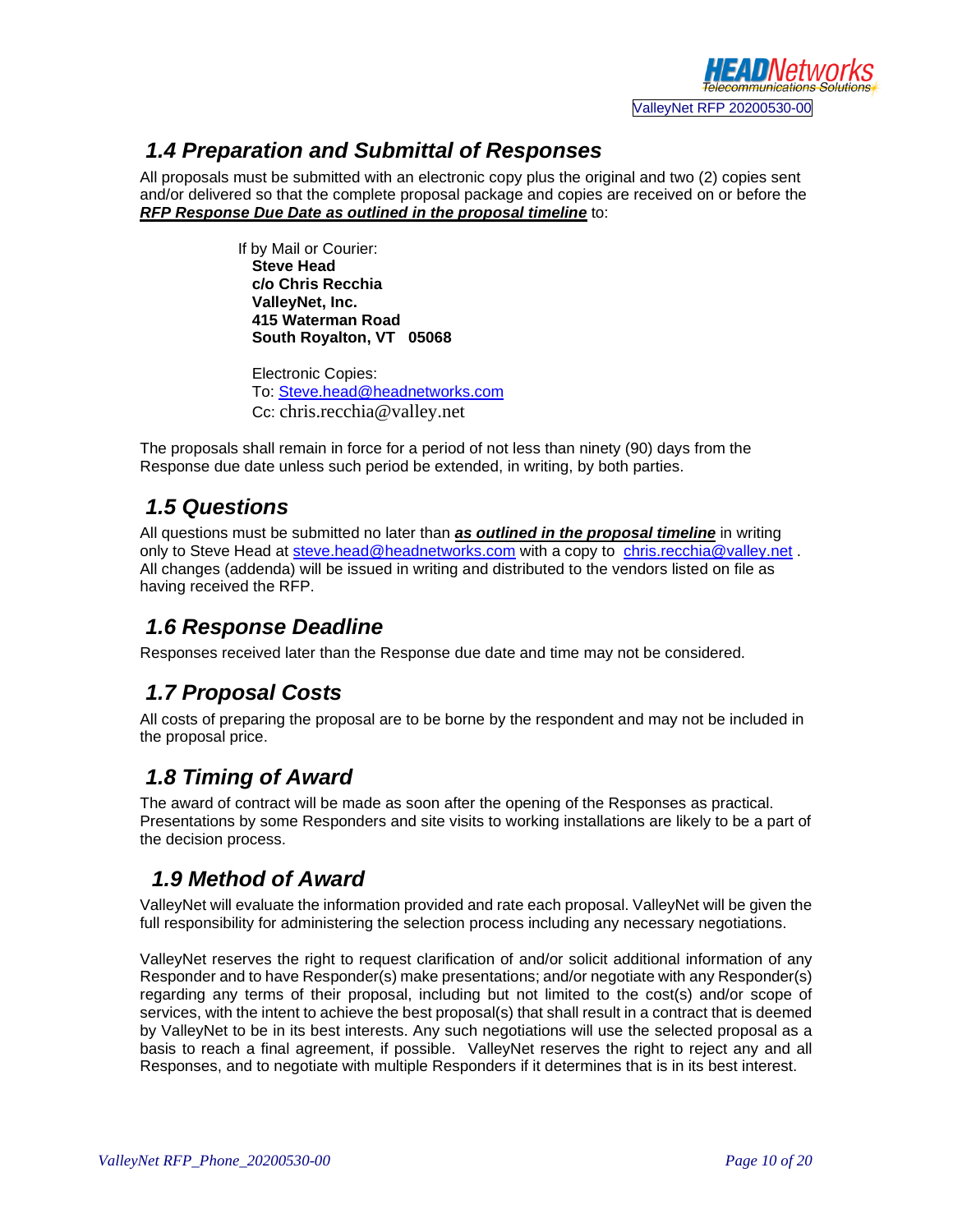

#### *1.10 Contract Documents*

The entire RFP and successful Response shall be made part of the final Purchase Contract.Responders should provide as part of their responses a proposed purchase contract, and a proposed operating contract, consistent with and inclusive of the terms of this RFP including the conditions below.

# *1.11 RFP Copyright*

This RFP is a copyrighted work and may not be re-used in whole or in part without the express written permission of both ValleyNet, Inc. and HEADNetworks LLC. © 2020

# **2 GENERAL CONDITIONS**

#### *2.1 Terms and Conditions*

The following Terms and Conditions apply to this RFP:

#### *2.2 Substitutions*

Specific reference in this RFP to any articles, products, materials, equipment or any other item to be incorporated in the work or to be used in connection therewith, whether by name, make or catalog number is given only to establish a standard of design, size, or quality and shall not be construed as limiting competition.

Equipment differing in any respect from that specified will be considered only when ample proof is submitted with the proposal in the form of complete drawings, cuts, prints and descriptive literature indicating all essential requirements of the specifications are adhered to in design and construction. These specifications are intended to include the complete fabrication, finishing, delivery and setting in place, cross connections, and making ready to use, all equipment herein specified, all in accordance with these specifications. Any parts or accessories not specifically mentioned which are normally a part of the equipment, or necessary to complete the installation of same or which are required for system operation in accordance with the full extent of these specifications, shall be included in the price.

#### *2.3 Time of Completion*

The Customer anticipates that the system will be installed in the 3<sup>rd</sup> Quarter of 2020 timeframe.

# *2.4 Equal Opportunity*

In the execution of the performance contract, the Contractor/Vendor shall not discriminate and shall comply with applicable laws prohibiting discrimination on the grounds of race, color, religion, sex, sexual orientation or identification, national origin or citizenship status, age or handicap. The Contractor agrees to comply with all local, state and federal laws, rules and regulations and Executive orders pertaining to discrimination and equal opportunity requirements, and will require the same of all subcontractors.

#### *2.5 Role of the Specifications*

The specifications represent the functional capabilities, performance characteristics, and minimum hardware required and/or desired in the system to be purchased. These requirements are for the protection of each and every Responder and to insure, if possible, that all Responses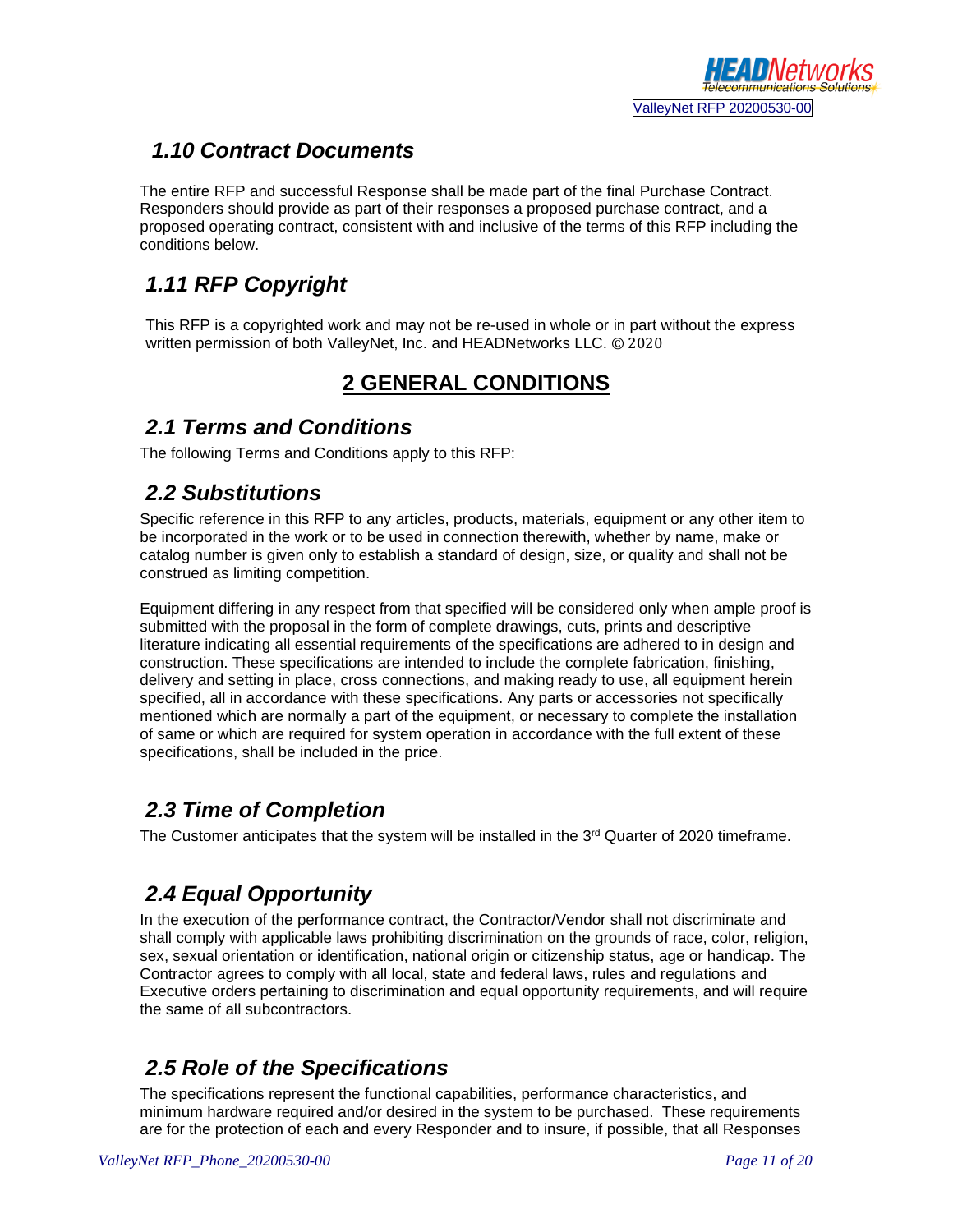

submitted shall be upon a fair and comparable basis. In view of a usual wide disparity in details of design and manufacture, responses to the specifications, complete descriptive literature, and the proposal forms duly executed must be submitted on the system offered.

# *2.6 Liens*

Neither the final payment nor any part of the retained percentage shall become due until the Contractor, if required, shall deliver to the Customer a complete release of all liens arising out of the Contract, or receipts in full in lieu thereof, and, if required, in either case, an affidavit that so far as the Contractor has knowledge or information, the releases and receipts include all the labor and material for which a lien could be filed; but the Contractor may, if any subcontractor refuses to furnish a release or receipt in full, furnish a bond satisfactory to the Customer, to indemnify it against any lien. If any lien remains unsatisfied after all payments are made, the Contractor shall refund to the Customer all moneys that the latter may be compelled to pay in discharging such a lien, including all costs and a reasonable attorney's fee.

# *2.7 Contractor's Liability Insurance*

COMMERCIAL GENERAL LIABILITY With No Exclusion Endorsements; Bodily Injury and Property Damage Combined: Minimum amount of two million dollars (\$2,000,000.00).

EXCESS UMBRELLA COVERAGE with the Primary Policy; Minimum amount of one million dollars (\$1,000,000.00).

#### OTHER INSURANCE:

Workers Compensation and Employers Liability:

Coverage A: Vermont Statutory Workers Compensation.

Coverage B: Employers Liability

- 1) Bodily injury by accident: minimum amount of one million dollars (\$1,000,000.00) each accident.
- 2) Bodily injury by disease: minimum policy limit of one million dollars (\$1,000,000.00) each employee.

Automobile:

One million dollars (\$1,000,000.00) combined single limit per occurrence; Trucking vehicles to have Pollution Endorsement CA9948 and Motor Carrier Act Endorsement where required.

#### *2.8 Management of Employees, Subcontractors and Agents*

The Contractor shall promptly pay all employees as their pay falls due, shall pay promptly as they fall due all bills for material, supplies and services going into the work, and all bills for insurance, Worker's Compensation coverage, Federal and State Unemployment Compensation, and Social Security charges applicable to said project. Before final settlement is made, the Contractor shall furnish evidence to the Customer that all said payments have been made. The Contractor shall at all times enforce strict discipline and good order among Contractor's employees, and shall not employ on the work any unfit person or anyone not skilled in the work assigned.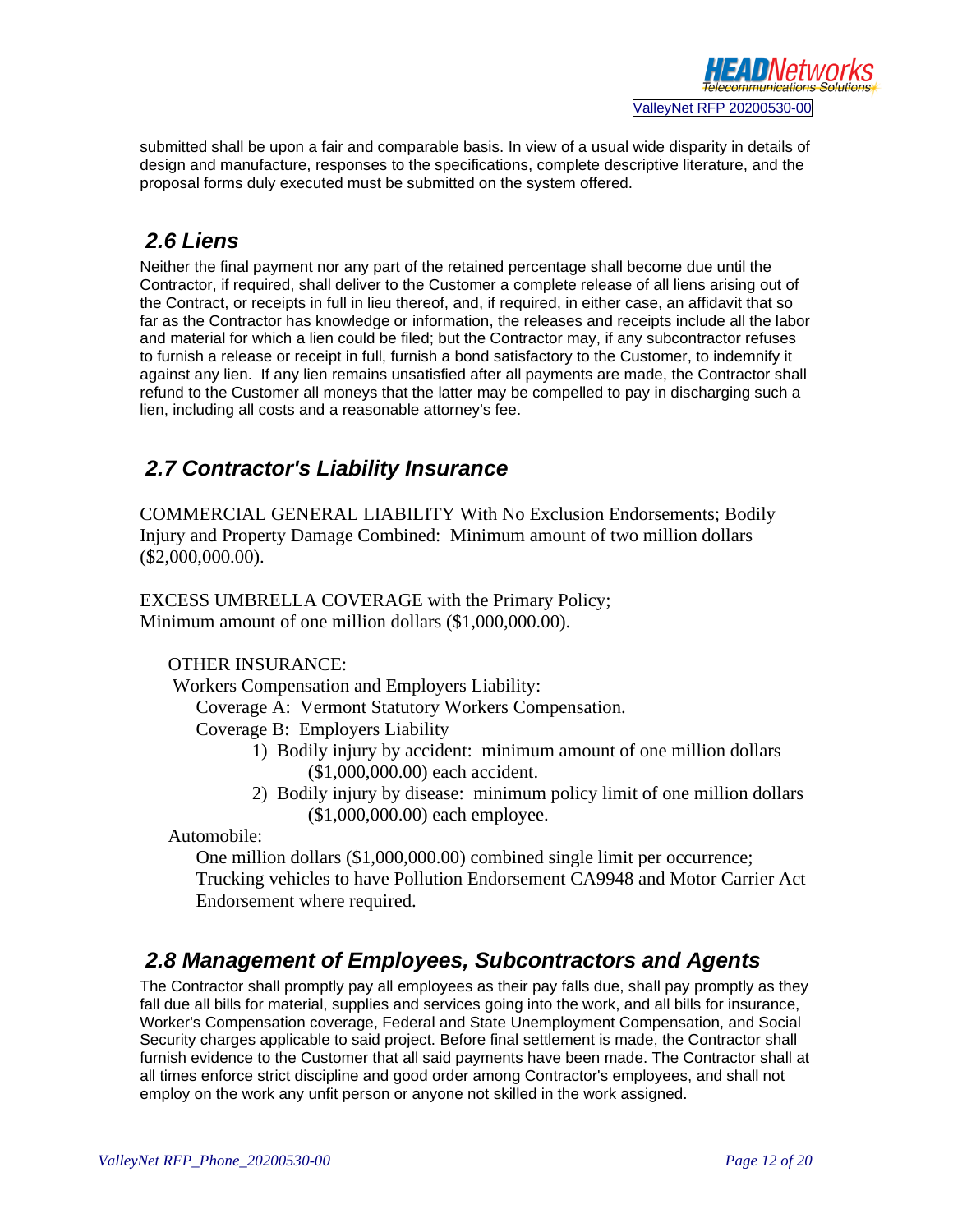

# *2.9 Labor and Wages*

All Contractors and Subcontractors shall conform to the labor laws of the State of Vermont or other state as applicable, and all other laws, ordinances, and legal requirements affecting the work or services to be provided in Vermont.

#### *2.10 Permits, Laws, Taxes and Regulations*

Permits and licenses necessary for the prosecution of the work shall be secured in advance and paid by the Contractor. The Contractor shall give all notices and comply with all laws, ordinances, rules and regulations bearing on the conduct of the work as specified.

#### *2.11 Indemnification*

Contractor shall indemnify and hold harmless Customer regarding any action, damage, or inaction caused by the Contractor's equipment, placement, maintenance or operation, or for the loss or damage to the equipment so located. This shall not apply to any Customer negligence associated with maintenance of the building in which the equipment is located.

#### *2.12 Use of Premises – Applicable only to those seeking to locate equipment at the ValleyNet office site*

In the event that a Responder wishes to locate equipment at the ValleyNet site, ValleyNet is prepared to accommodate that option as long as the Responder can fully manage and maintain the equipment. The premises will be occupied during the course of the installation. It will be the responsibility of Contractor to provide access to Customer's buildings and grounds for the Customer's staff and visitors in order for services to continue unabated. Contractor shall perform all work in full compliance with local, state and federal health and safety regulations.

All work hereunder shall be performed in a safe manner. Contractor shall immediately correct any dangerous condition caused by or resulting from its work. If it fails to correct, or to act diligently to correct, any condition which Customer reasonably believes to be a hazard to persons or property, then immediately upon oral or written notice to any supervisory or similar personnel of Contractor, Customer may, but shall not be required to, correct same at Contractor's expense. Customer shall confirm in writing any oral notice given within five (5) days thereafter.

If any shut-down of services is required, notice shall be made in writing and submitted to Customer for its prior approval, at least two (2) weeks prior to the proposed shut-down. The Contractor shall confine apparatus, the storage of materials and the operations of workers to limits indicated by law, ordinances, permits or directions of the Customer and shall not unreasonably encumber the premises with materials. The Contractor shall not load or permit any part of the structure to be loaded with a weight that will endanger its safety.

No floors, walls, ceilings, or structural members of the existing finished work shall be drilled, cut or in any way defaced without the Customer's prior consultation and approval. Contractor will be held strictly responsible for and shall make good at its own expense any and all damage to the existing finish work, other cables, and Customer's grounds and buildings caused by or resulting from unapproved Contractor's work.

# *2.13 Working Hours*

Contractor shall coordinate its installation schedule so that work is performed during Customer's normal working hours, from 8:00 a.m. to 5:00 p.m., Monday through Friday, unless written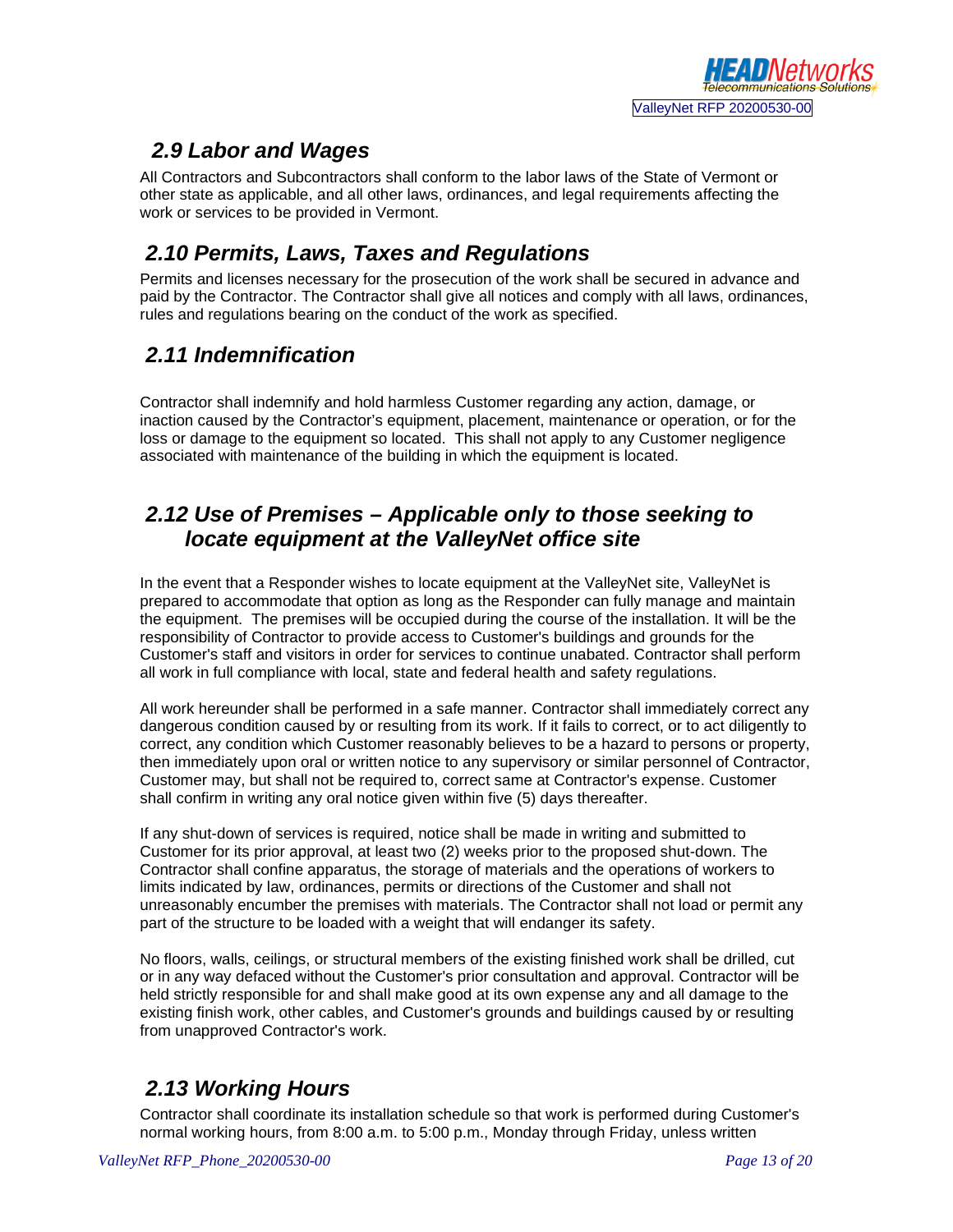

permission is obtained from the Customer to work during other times. This condition shall not excuse Contractor from timely performance under the Contract. Contractor recognizes that it may be required to work outside of normal business hours (nights, weekends, holidays) in the event that schedule tasks interfere with Customer's normal business practices or if system delivery is behind committed projects dates. In accordance with the foregoing, all overtime or off-hours costs for installation will be absorbed by the Contractor and the Customer will not be responsible for said additional overtime costs.

Cutover of existing telephone system to new telephone system will be accomplished outside of normal business hours.

# *2.14 Workmanship*

All Workmanship, Materials or Equipment, either at the Site or intended for it, shall conform in all respects with the requirements of all the Contract Documents, and shall be a strictly first class, workmanlike installation and the best obtainable from the crafts and trades. In all cases, the materials, equipment and workmanship shall be equal to or better than the grade specified, and the best of their kind that is obtainable for the purpose for which they are intended. All Labor shall be performed by mechanics skilled in their respective trades. Prior to submitting a Response, the Contractor shall become familiar with the local labor conditions, skilled and unskilled.

# *2.15 Cleaning Up*

The Contractor shall at all times keep the premises free from accumulation of waste materials or rubbish caused by Contractor's employees or subcontractors, and at the completion of each work day shall remove all rubbish from and about the project and all tools, scaffolding and surplus materials and shall leave the work "Broom clean" or its equivalent, unless more exactly specified. In case of dispute, the Customer may remove the rubbish and charge the cost to the Contractor. The Contractor will make every effort to remove excess packing materials prior to arriving on site in order to minimize the amount of waste needing to be disposed of.

# *2.16 Publicity*

All publicity and public information resulting from the RFP or selection of a Responder shall be the responsibility and exclusive purview of ValleyNet, Inc.

# *2.17 Scope*

The Contractor shall be responsible for providing all systems engineering, equipment, materials, fabrication, project management and supervisory labor personnel to insure full and proper operations, in accordance with the intent of the Response specification, whether or not all of the items required for proper operation are specifically covered by these specifications.

#### *2.18 Responsibilities of Successful Responder (Note, Sections 2.18.1 through 2.26 are applicable only to Responders seeking to locate equipment at the ValleyNet site.)*

#### **2.18.1 Space, Power, Environmental and LAN/WAN Requirements**

The Contractor must provide ongoing technical and engineering data to assure proper system installation and implementation to meet present and future needs for: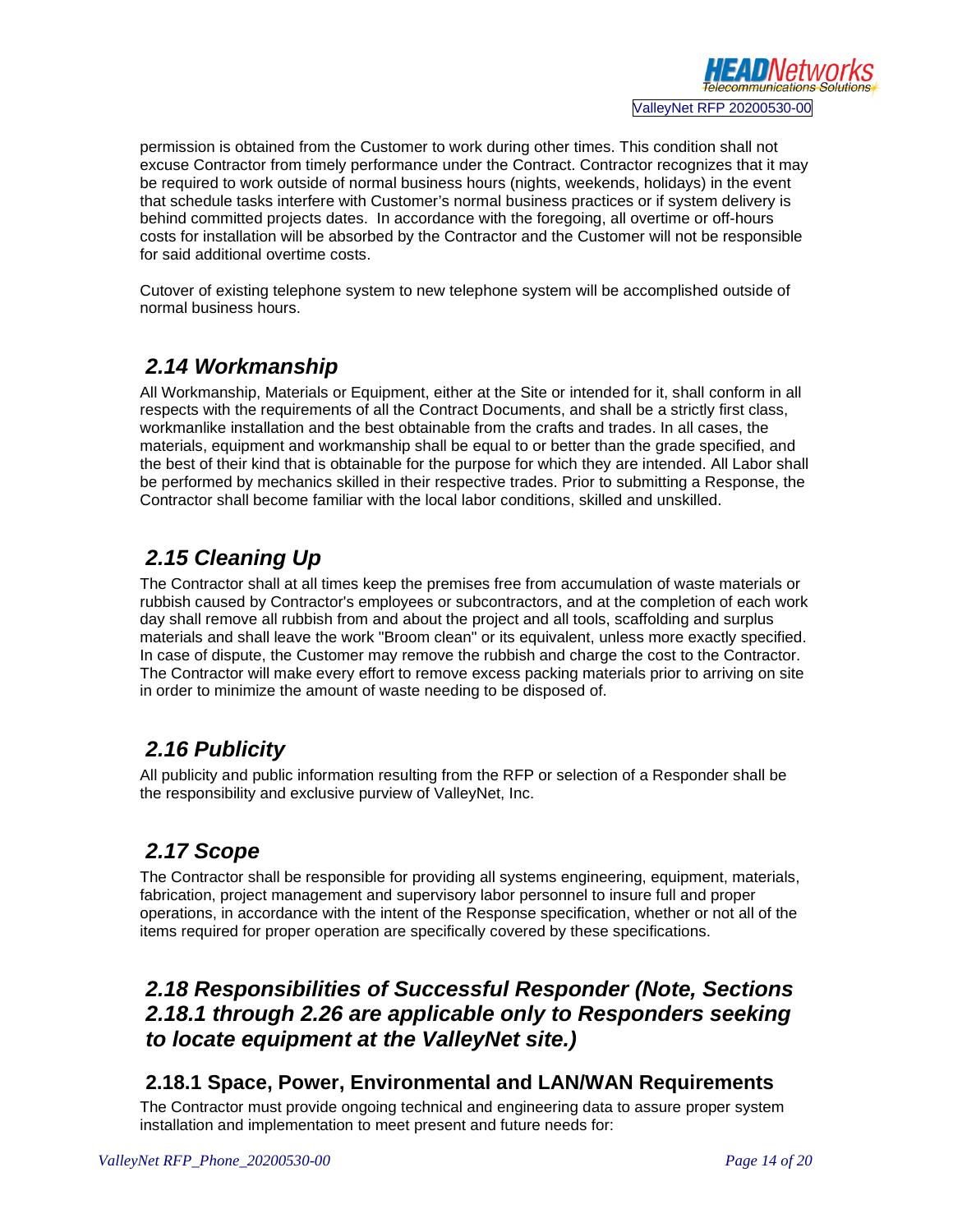#### A. Space Requirements

Customer will authorize the use of secure space on the premises meeting the area, size, shape, height and weight-bearing requirements as designated by the Successful Responder to house its systems cabinets and capable of ultimately servicing the maximum number of lines and trunks specified at capacity.

#### B. Power Requirements

If hosting equipment, Customer, at its cost, will provide commercial power as specified in writing by Contractor's personnel to its systems' switch rooms to accommodate the maximum backup and ancillary equipment. If during the installation process, there is an emergency power outage, the installation will cease and the new equipment will be powered down to preserve the battery backup for the existing system as well as reduce the load on the generator.

#### C. Environmental Requirements

Contractor will notify customer of any modifications necessary to fully affect the new telecommunications system. Customer, at its cost, will contract to install the necessary air conditioning, heating, humidifying/dehumidifying, fire and water protection, lighting and security devices, equipment and systems specified in writing by Contractor's personnel for the level of service anticipated hereunder.

Should Customer install the above and such level immediately or ultimately prove inadequate for the level of service anticipated hereunder, Contractor shall bear the additional costs of the required improvements and related costs so that such items are adequate for the anticipated level of service hereunder.

#### D. LAN/WAN Requirements

If the proposed solution depends upon the use of the Customers LAN and/or WAN, the Responder must specify any and all hardware and software requirements needed for the system to function properly. In the event that the Customer provides the LAN/WAN resources specified by the Successful Responder but additional modifications are needed for the system to operate properly, the Successful Responder shall bear the costs for any and all additional modifications.

#### *2.19 Manufacturer's Guarantees/Option to Purchase*

If the Contractor wishes to locate equipment at the ValleyNet site, the Contractor shall include an Option to Purchase the equipment valid for the life of the Contract, prorated over time. Under these circumstances, the Contractor must also have equipment manufacturer guarantees. The manufacturer shall furnish a minimum ten (10) year commitment, effective from date of installation, for continued manufacture and manufacturer support for all products supplied as part of this system. In addition, the manufacturer shall agree to provide or arrange to provide maintenance by a properly trained supplier through the life of contract and should the Contractor fail to fulfill its maintenance obligations. Responders shall provide a written acknowledgment from the equipment manufacturer attesting to these commitment, to be submitted with the Contractor's proposal.

#### *2.20 Manufacturer's Directions*

Where it is required in the specifications that materials, products, processes, equipment or the like be installed or applied in accord with manufacturer's directions, specifications or instructions, it shall be construed to mean that the said application or installation shall be in strict accord with printed instructions furnished by the manufacturer of the material concerned for use under conditions similar to those at the job site. One (1) copy of such instructions shall be furnished to the Consultant and/or Customer with approval obtained before work is begun.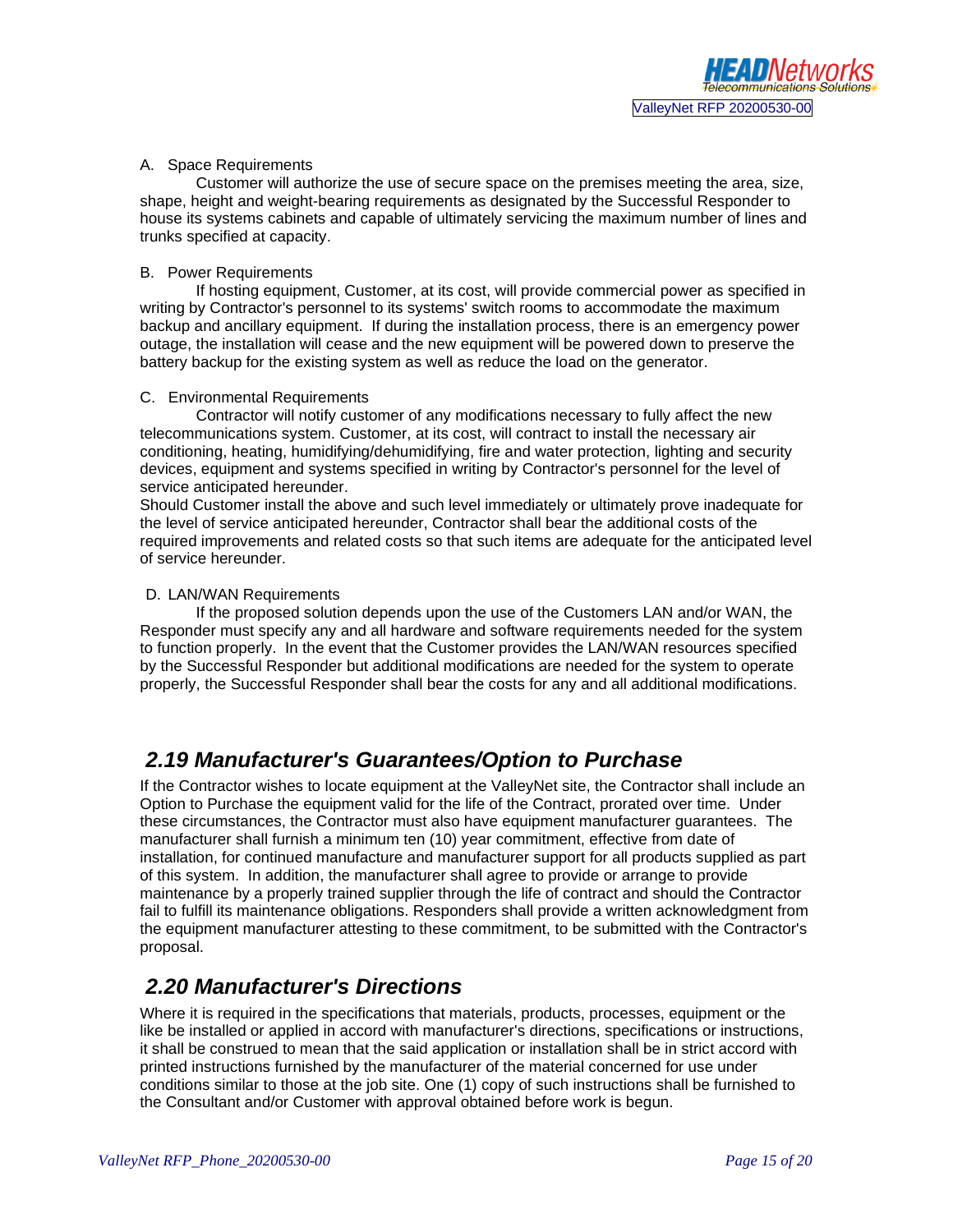

# *2.21 Installation*

Contractor agrees to furnish all necessary cables, wire, software, hardware, and labor with such other items as necessary to complete the installation and cross- connections of their systems but shall have no duty or obligation to make any structural alterations to the premises to install the systems. The Contractor's work shall be performed in a professional manner so as to provide minimal interference with Customer's operations at the premises. Customer shall permit reasonable use of, to the extent available to Customer, elevator service, heat, light, sanitary facilities, and electrical power in the premises. Customer agrees to allow access to the premises as shall reasonably be required for the purpose of installing the system. The Contractor shall arrange for its own telephone service.

The Contractor shall do all necessary cutting, fitting and patching of the work that may be required to properly receive the system, to make their several parts join together properly, to receive and provide for the work of various trades, and to be received by the work of other contractors. No cutting, fitting or patching of the work shall be done without the prior approval of the Customer. The Contractor shall not cut, excavate, or otherwise alter any work or Customer premises in such a manner or by a method or methods that will endanger the work, adjacent property, the Contractor's own employees, the Customer's staff and visitors or contractor or employees of other contractors.

The Contractor shall seek approval and coordination from the Customer for the installation of all cable and ancillary equipment in the building prior to installing said cable and ancillary equipment. The cutover and selected installation date shall be scheduled by the Customer and its Consultant. In accordance with the foregoing, all overtime costs for installation will be absorbed by the Contractor and the Customer will not be responsible for said additional overtime costs.

# *2.22 Passing of Title and Risk of Loss*

A. Title to each item of equipment and licenses to each applicable software package shall remain with Contractor, and shall pass to Customer only if the Option to Purchase is exercised, and upon final payment.

B. Contractor and his insurer shall assume the risks of loss or damage to the equipment up to and including the date title passes, except that Customer shall be responsible for loss or damage caused by Customer's negligence.

C. The Contractor shall not remove any system equipment or materials from the premises without prior written consent from the Customer.

# *2.23 Staffing*

Contractor will assign a Project Manager and a back-up Project Manager or Installation Supervisor. Resumes of these individuals must be provided no later than 3 weeks prior to installation commencement. Customer must approve any changes to these assignments.

The Project Manager's responsibilities will include, but not be limited to: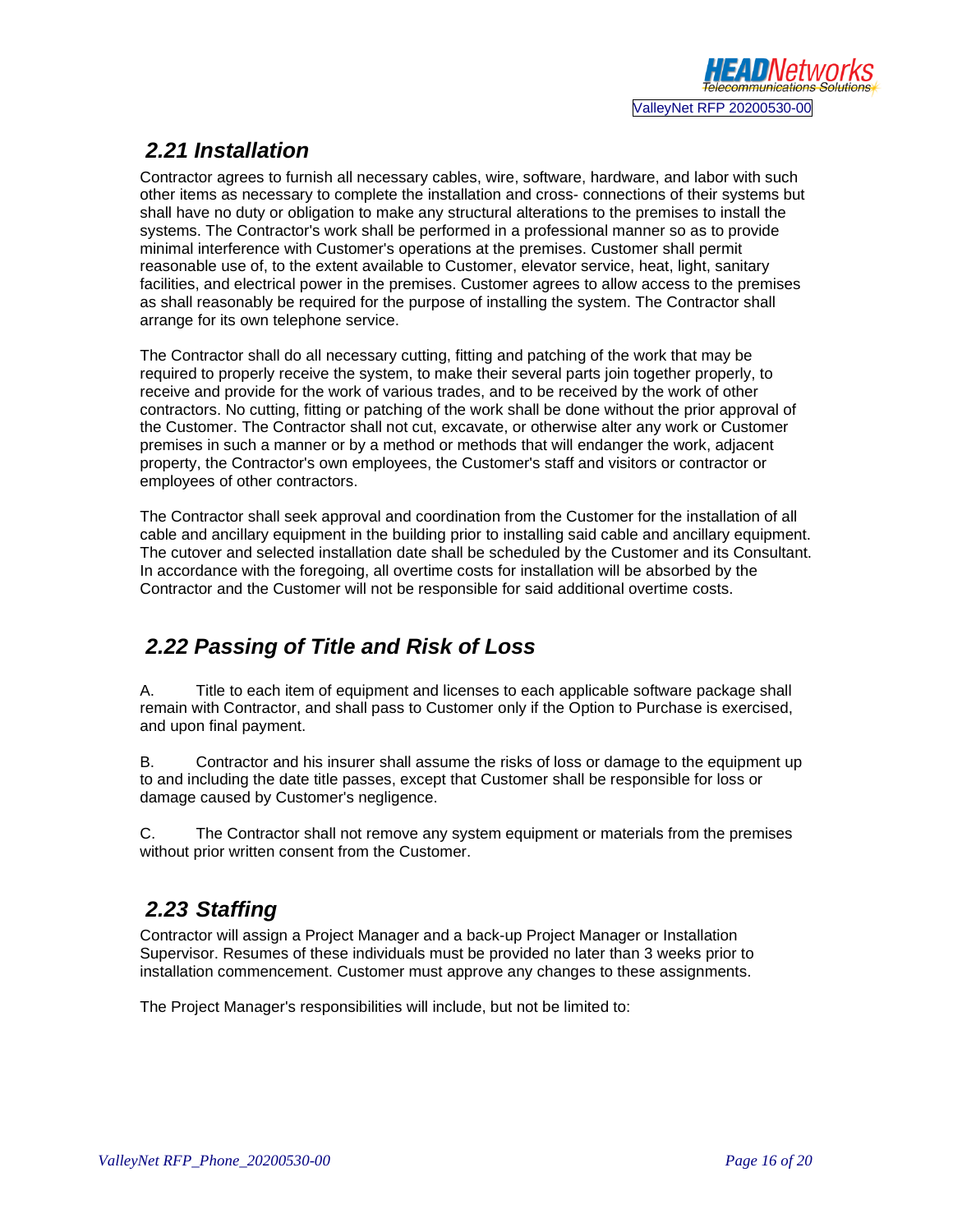- Develop and execute an implementation plan in close coordination with the Customer Project Manager.
- Obtain permits, licenses, permissions, consents, approvals, and clearance necessary for the installation, cutover and subsequent operation of the system.

Schedule and conduct regular status/progress meetings at the Customer premises.

Keep minutes of each meeting and distribute them with an agenda at least two days prior to each regularly scheduled project meeting.

# *2.24 Agency*

The Contractor will serve as the Customer's Agent, after proper notification to customer of actions, to the serving telephone utility and/or other network suppliers and will conduct comprehensive testing of all carrier services through acceptance at no additional cost to the Customer.

#### *2.25 Training*

The Contractor will provide System Administration Training to ValleyNet personnel on-site for a minimum of two full days to be scheduled at the Customer's convenience within 10 days of cutover. The training will cover system administration capabilities, billing data transfer, traffic analysis, and other ancillary systems and will be designed in conjunction with the Customer and Consultant.

# *2.26 Provision of Documentation*

Within fifteen (15) days following cutover, Contractor shall furnish the Customer, at no additional cost to Customer, all relevant system documentation from the manufacturer. Upon cutover, Contractor shall furnish to the Customer all shop drawings, as built drawings, records, programming manuals, descriptive literature, and wiring diagrams. All drawings shall become the property of the Customer. Following cutover, Contractor shall keep current software records, maintenance logs and cable records on premises as well as be responsible for maintaining a current set of all system documentation at the main headquarters in South Royalton, Vermont. These shall be made available to Customer if and when the "Option to Purchase" is exercised.

# *The Following Apply to all Responders:*

#### *2.27 Cut-over*

No later than the In-Service date as listed in the proposal timeline, or on such date as Customer and Contractor agree upon in writing, the equipment shall be cutover. In the event the Contractor does not meet the cutover date set forth above, Customer shall have the remedies set forth in the Response Documents entitled, "Termination by Customer."

# *2.28 Termination and Damages - Failure to Meet Cut-over Date*

The parties hereby acknowledge that in the event the system cut-over is not accomplished in a timely manner, the Customer will suffer damage and harm, the amount of which is at this time extremely difficult, if not impossible to ascertain. The parties therefore agree to the following liquidated damages, which shall not be considered as penalty, but as compensation to the Customer for such delays: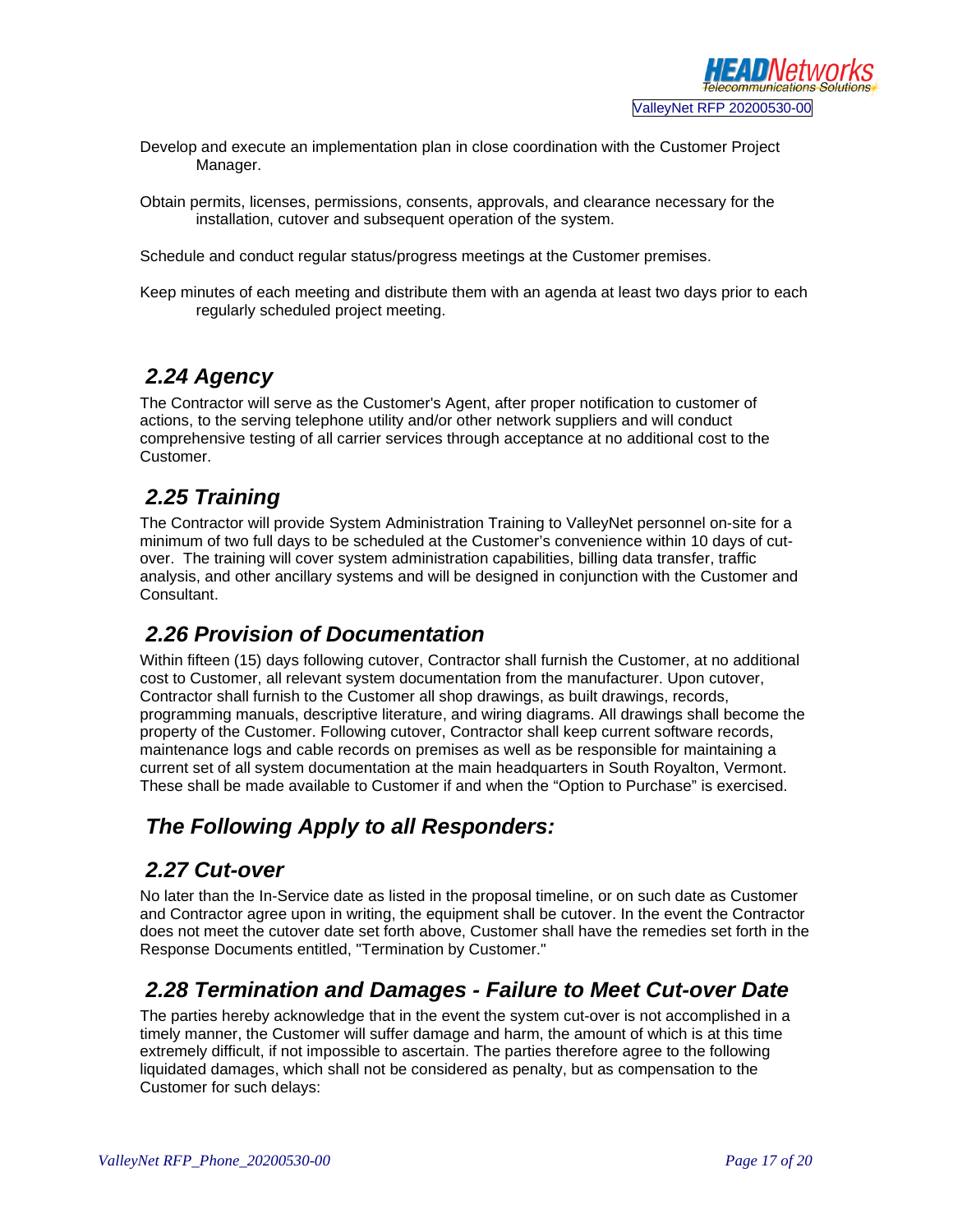

A. In the event Contractor fails to cutover the equipment within seven (7) calendar days after the agreed-upon Cut-over Date, the purchase price to Customer shall be reduced by 10% of the total contract price as liquidated damages and not as a penalty.

B. In addition, Contractor shall reduce the purchase price to the Customer by 1% of the total contract price per day as liquidated damages and not as a penalty for every day beyond the seventh calendar day after the agreed upon cutover date.

C. In addition to liquidated damages listed in Sections A and B above, in the event Contractor fails to Cut-over the system within twenty-one (21) calendar days after the agreedupon Cut-over Date, Customer shall have the option to terminate the Contract.

#### *2.29 Force Majeure*

No Party shall be liable for any failure to perform its obligations where such failure is as a result of Acts of Nature (including fire, flood, earthquake, storm, hurricane or other natural disaster), war, invasion, act of foreign enemies, hostilities (whether war is declared or not), civil war, rebellion, revolution, insurrection, military or usurped power or confiscation, terrorist activities, nationalization, government sanction, national or state executive orders, blockage, embargo, labor dispute, strike, lockout or interruption or failure of electricity [or telephone service], and no other Party will have a right to terminate this Agreement under Termination in such circumstances.

Any Party asserting Force Majeure as an excuse shall have the burden of proving that reasonable steps were taken (under the circumstances) to minimize delay or damages caused by foreseeable events, that all non-excused obligations were substantially fulfilled, and that the other Party was timely notified of the likelihood or actual occurrence which would justify such an assertion, so that other prudent precautions could be contemplated.

# *2.30 Acceptance*

Acceptance testing shall consist of:

- 1. Cut-over
- 2. Operation of all new components for 30 consecutive days with no Catastrophic or Major Failures, as defined below.
- 3. Quality of Service (QoS) for 30 consecutive days which does not trigger Major Failure, as defined below.
- 4. Completion of all "Punch List" items including correcting programming deficiencies, clean-up etc.
- 5. Provision of documentation
- 6. Completion of agreed Training

#### *2.31 Failure Definitions – Default of Contractor*

**Catastrophic Failure** means that, as a result of system hardware and/or software malfunctions, more than twenty-five percent (25%) of the total trunking and/or subscriber stations are inoperable, or the battery back up is inoperable, or failure of the system.

**Major Failure** means that more than ten percent (10%) of the total trunking and/or extension stations are inoperable, or failure of more than twenty-five (25%) of the features and services at any time cumulatively during the Acceptance Period. Poor quality of Service, including but not limited to: failure of or inability to make outgoing calls, failure of or inability to receive incoming calls, dropped calls, voice delays, echo, etc., that total more than twenty-five (25%) of customer phone experiences cumulatively shall be considered a Major Failure during the Acceptance Period.

**Minor Failure** means loss or impairment of any service and/or equipment of a lesser magnitude than any Major Failure.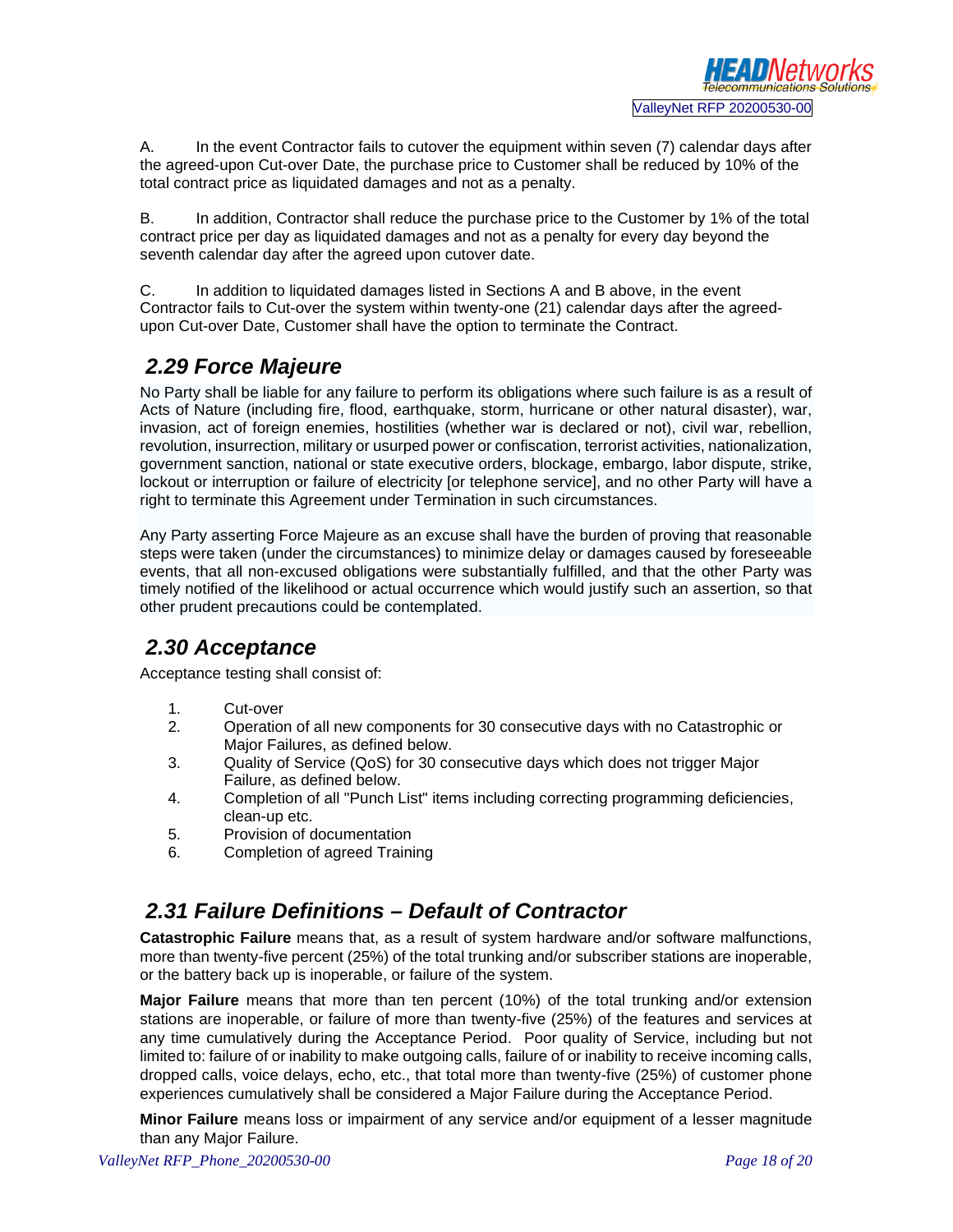

#### *2.32 Failure to Meet Acceptance Criteria*

If the Contractor fails to meet the criteria set forth herein within 28 calendar days of Cutover, then Customer shall have the right to terminate the Contract.

#### *2.33 Termination by Customer*

In the event of default by Contractor, Customer shall at its option:

A. Retain all materials, equipment or property delivered or shipped to Customer's premises, paying to Contractor the balance of Contractor's reasonable cost of performance prior to such termination; or

B. Upon refund by Contractor of all sums paid under this Agreement exclusive of the cost to Contractor of cable and wire, Customer shall return to Contractor all other materials (except cable and wire), equipment, or property then on the Customer's premises relative to Contractor's performance under this agreement.

In either event, Customer shall be under no further obligation to Contractor.

#### *2.34 Audit*

The final Purchase Price for the system, after all adjustments for additions or deletions in accordance with the schedule provided for hereunder, shall be determined by an audit of actual equipment installed, such taken by the Contractor and Consultant/Customer on the Acceptance Date. Any variance from the original Purchase Price shall be adjusted for on the Systems Acceptance Payment.

#### *2.35 Quality of Service – Stipulated Damages*

Notwithstanding Acceptance Criteria and Acceptance of the system and services, through the life of the Agreement, Contractor shall remedy a Major Failure within 4 hours of notification of the problem and within 24 hours of notification for a Minor Failure. For any Minor or Major failure which exceeds these time periods, Customer shall be entitled to a credit for two (2) days of total Monthly Service Cost (MSC) per subscribers affected, and thereafter credit for two (2) days of MSC per subscriber affected for each day or partial day that the QoS problem continues. For the purposes of this section, any Minor Failure or instance of a QoS problem that occurs or persists in any 10 day period shall be considered one occurrence. The maximum credit shall not exceed the total MSC for the subscriber(s) effected in any given month, but if the QoS persists into a new calendar month, credits shall begin anew. The stipulated Damages and Customer credits provided under this section shall be considered mitigation of charges and shall not be considered a penalty.

#### *2.35 Warrantees*

A. The Contractor shall be liable to repair and install and or replace without charge any equipment or part thereof which, within the agreed initial warranty period from the Date of Acceptance fails to perform according to the manufacturer's specifications. The Contractor further warrants that the entire installation will be free from any and all defects caused by faulty design, faulty material or poor workmanship.

B. The foregoing warranty does not extend to any equipment which has been subjected by Customer to misuse, neglect, unauthorized modifications, or to use in violation of applicable instructions furnished, nor to equipment where the serial number thereof has been removed, defaced or altered — unless so done by Contractor, its agents or Subcontractors.<br>C. The Contractor's system will consist only of new components of the higher

The Contractor's system will consist only of new components of the highest quality available. The Contractor represents and warrants that it will maintain the system and all related equipment in the system in working order twenty-four (24) hours per day, seven (7) days per